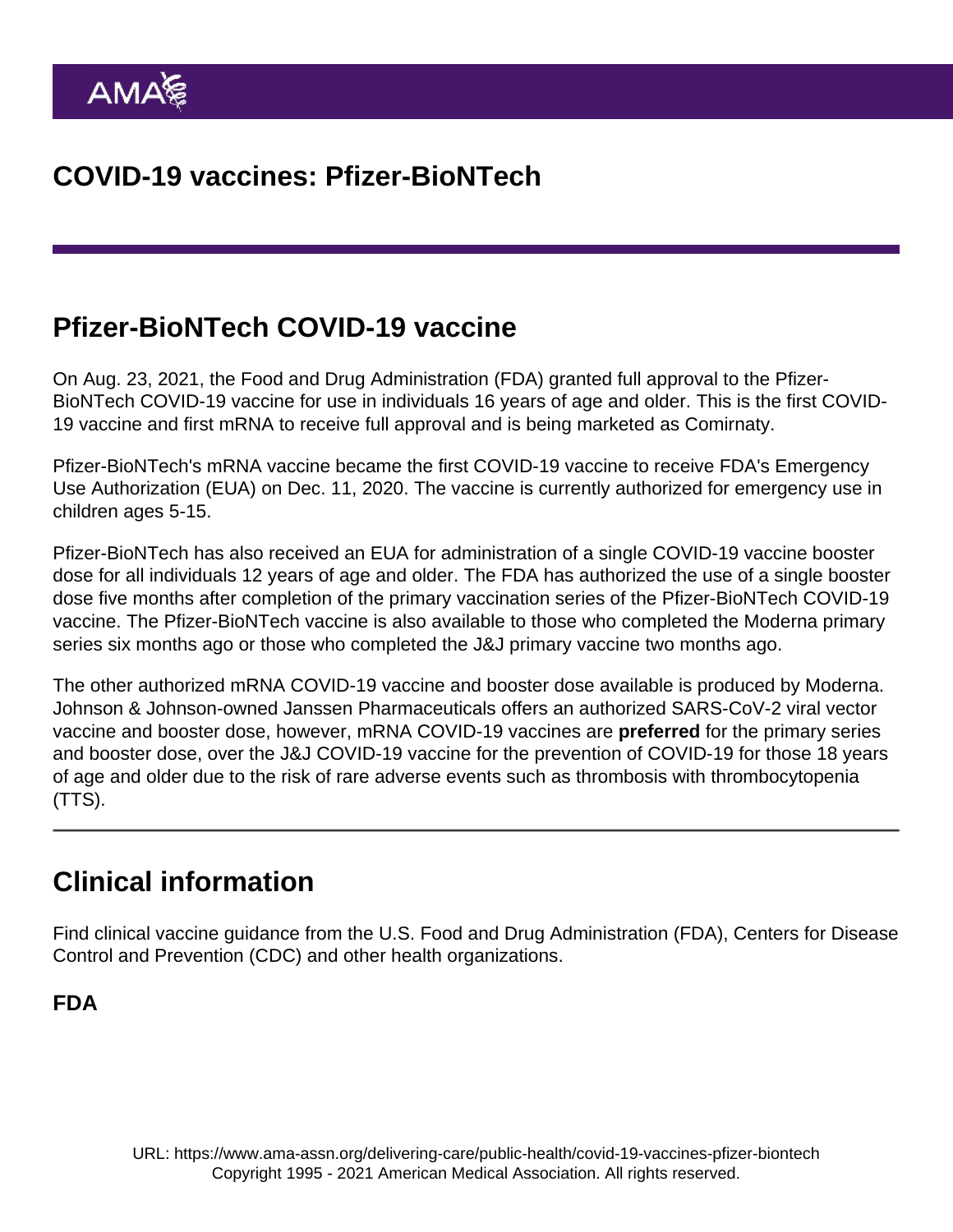- The FDA has issued an [Emergency Use Authorization](https://www.fda.gov/emergency-preparedness-and-response/coronavirus-disease-2019-covid-19/comirnaty-and-pfizer-biontech-covid-19-vaccine) (EUA) to permit the emergency use of the Pfizer-BioNTech COVID-19 Vaccine, for active immunization to prevent COVID-19 in individuals 16 years of age and older.
- [Fact Sheet for Healthcare Providers Administering the Pfizer-BioNTech COVID-19 Vaccine](https://www.fda.gov/media/144413/download) for [individuals 5-11 years of age](https://www.fda.gov/media/153714/download) and [individuals 12 years of age or older.](https://www.fda.gov/media/153713/download)

Learn more about [FDA information on COVID-19 vaccines](https://www.fda.gov/emergency-preparedness-and-response/coronavirus-disease-2019-covid-19/covid-19-vaccines) and the FDA's [Vaccines and Related](https://www.fda.gov/advisory-committees/vaccines-and-related-biological-products-advisory-committee/2021-meeting-materials-vaccines-and-related-biological-products-advisory-committee) [Biological Products Advisory Committee.](https://www.fda.gov/advisory-committees/vaccines-and-related-biological-products-advisory-committee/2021-meeting-materials-vaccines-and-related-biological-products-advisory-committee)

### CDC

- [Administration Overview for Pfizer-BioNTech COVID-19 Vaccine](https://www.cdc.gov/vaccines/covid-19/info-by-product/pfizer/index.html)
- CDC Morbidity and Mortality Weekly Report:
	- $\circ$  [The Advisory Committee on Immunization Practices' Interim Recommendation for](https://www.cdc.gov/mmwr/volumes/70/wr/mm7045e1.htm) [Use of Pfizer-BioNTech COVID-19 Vaccine in Children Aged 5–11 Years—United](https://www.cdc.gov/mmwr/volumes/70/wr/mm7045e1.htm) [States, November 2021.](https://www.cdc.gov/mmwr/volumes/70/wr/mm7045e1.htm)
	- [The Advisory Committee on Immunization Practices' Interim Recommendation for](https://www.cdc.gov/mmwr/volumes/70/wr/mm7020e1.htm) [Use of Pfizer-BioNTech COVID-19 Vaccine in Adolescents Aged 12–15](https://www.cdc.gov/mmwr/volumes/70/wr/mm7020e1.htm) [Years—United States, May 2021](https://www.cdc.gov/mmwr/volumes/70/wr/mm7020e1.htm).
	- [The Advisory Committee on Immunization Practices' Interim Recommendation for](https://www.cdc.gov/mmwr/volumes/69/wr/mm6950e2.htm?s_cid=mm6950e2_x) [Use of Pfizer-BioNTech COVID-19 Vaccine—United States, December 2020.](https://www.cdc.gov/mmwr/volumes/69/wr/mm6950e2.htm?s_cid=mm6950e2_x)
- [What Clinicians Need to Know About the Pfizer-BioNTech COVID-19 Vaccine](https://www.cdc.gov/vaccines/covid-19/downloads/pfizer-biontech-vaccine-what-Clinicians-need-to-know.pdf).
- [Myocarditis and Pericarditis Following mRNA COVID-19 Vaccination](https://www.cdc.gov/coronavirus/2019-ncov/vaccines/safety/myocarditis.html)
- [Clinical Considerations: Myocarditis and Pericarditis after Receipt of mRNA COVID-19](https://www.cdc.gov/vaccines/covid-19/clinical-considerations/myocarditis.html) [Vaccines Among Adolescents and Young Adults](https://www.cdc.gov/vaccines/covid-19/clinical-considerations/myocarditis.html)

Learn more about the CDC's [Advisory Committee on Immunization Practices](https://www.cdc.gov/vaccines/acip/index.html). The CDC offers a [guide](https://www.cdc.gov/vaccines/covid-19/hcp/index.html) [on preparing for COVID-19 vaccination](https://www.cdc.gov/vaccines/covid-19/hcp/index.html) for health care professionals and a [COVID-19](https://www.cdc.gov/vaccines/covid-19/health-systems-communication-toolkit.html) [vaccination communications tool kit](https://www.cdc.gov/vaccines/covid-19/health-systems-communication-toolkit.html) for medical centers, clinics and clinicians.

# Featured AMA news and media

Explore featured AMA news and media about the Pfizer-BioNTech COVID-19 vaccine, including the [AMA COVID-19 Video Update.](https://www.ama-assn.org/series/covid-19-video-updates)

#### AMA COVID-19 Video Update

[Gerald Harmon, MD, on FDA's full approval of Pfizer vaccine](https://www.ama-assn.org/delivering-care/public-health/gerald-harmon-md-fdas-full-approval-pfizer-vaccine)